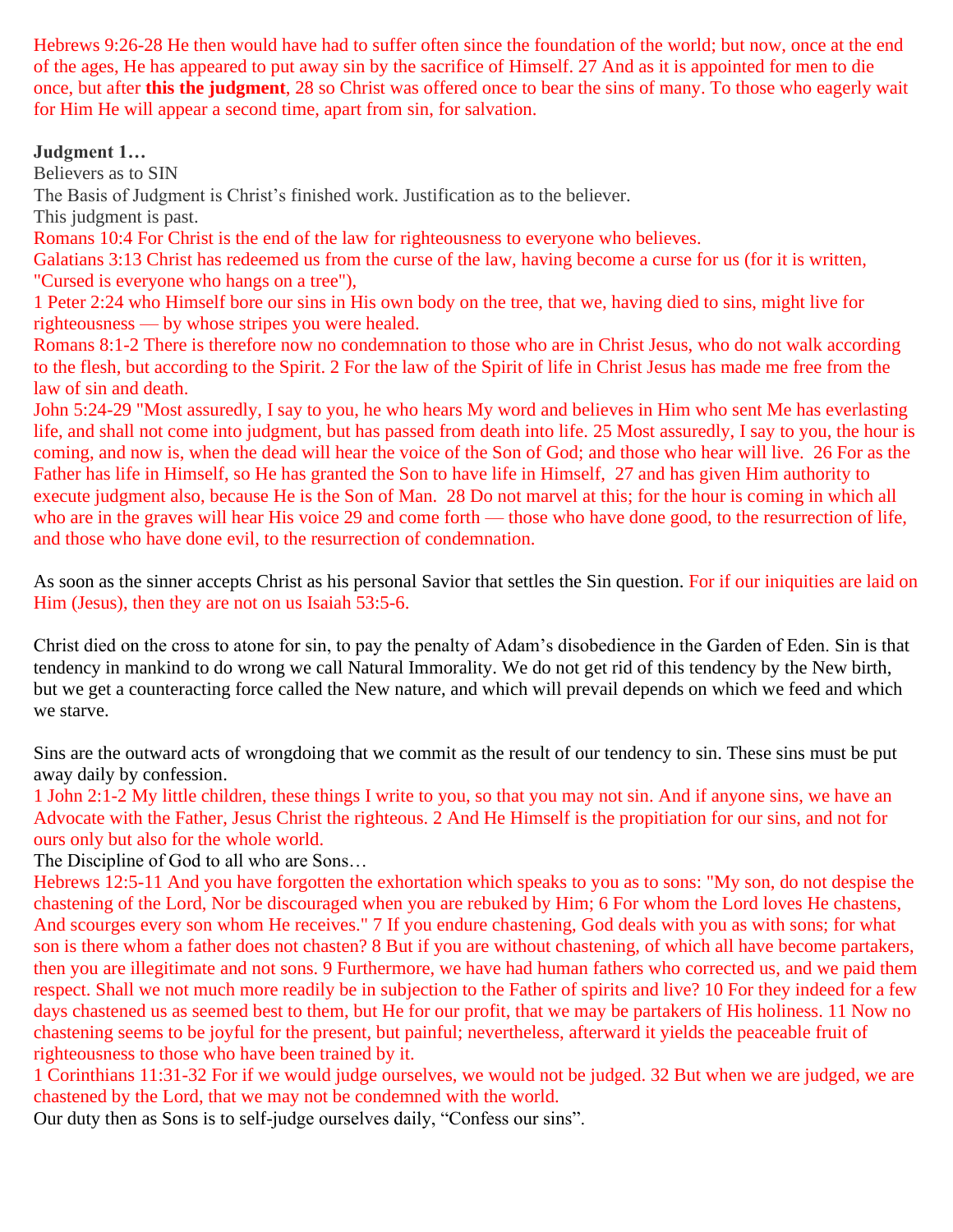**Judgment 2…**

Believers as to Works

The basis of judgment - their works.

2 Corinthians 5:10 For we must all appear before the judgment seat of Christ, that each one may receive the things done in the body, according to what he has done, whether good or bad.

The time of this judgment is when the Lord comes (1 Corinthians 4:5 Therefore judge nothing before the time, until the Lord comes, who will both bring to light the hidden things of darkness and reveal the counsels of the hearts. Then each one's praise will come from God.)

Matthew 16:27 For the Son of Man will come in the glory of His Father with His angels, and then He will reward each according to his works.

Matthew 12:36-37 But I say to you that for every idle word men may speak, they will give account of it in the day of judgment. 37 For by your words you will be justified, and by your words you will be condemned."

It will not be a judgment in the sense of a trial to see whether the judged are innocent (saved) or guilty (lost), for it is a judgment of the saved only. It will be like the judge's stand at a fair or race track, where rewards are distributed to the successful contestants. Paul describes such a scene in 1 Corinthians 9:24-27 Do you not know that those who run in a race all run, but one receives the prize? Run in such a way that you may obtain it. 25 And everyone who competes for the prize is temperate in all things. Now they do it to obtain a perishable crown, but we for an imperishable crown. 26 Therefore I run thus: not with uncertainty. Thus I fight: not as one who beats the air. 27 But I discipline my body and bring it into subjection, lest, when I have preached to others, I myself should become disqualified. It is not a judgment for sin, but for works,

1 Corinthians 3:9-15 For we are God's fellow workers; you are God's field, you are God's building. 10 According to the grace of God which was given to me, as a wise master builder I have laid the foundation, and another builds on it. But let each one take heed how he builds on it. 11 For no other foundation can anyone lay than that which is laid, which is Jesus Christ. 12 Now if anyone builds on this foundation with gold, silver, precious stones, wood, hay, straw, 13 each one's work will become clear; for the Day will declare it, because it will be revealed by fire; and the fire will test each one's work, of what sort it is. 14 If anyone's work which he has built on it endures, he will receive a reward. 15 If anyone's work is burned, he will suffer loss; but he himself will be saved, yet so as through fire.

The result of this judgment is reward or loss. All our bad and dead works represented by the wood, hay and stubble, will be consumed and only our good works will remain.

### **Judgment 3…**

#### **The Jews**

#### **Time – During the great tribulation**

The Basis of their judgment is their rejection of the Godhead.

Because of their sin they have been scattered among the nations until the Times of the Gentiles are fulfilled. When the Times of the Gentiles are about to end the Jews will be gathered back to the Holy Land Unconverted and caused to pass under the rod, God will restore Israel… Ezekiel 20:33-38 "As I live," says the Lord God, "surely with a mighty hand, with an outstretched arm, and with fury poured out, I will rule over you. 34 I will bring you out from the peoples and gather you out of the countries where you are scattered, with a mighty hand, with an outstretched arm, and with fury poured out. 35 And I will bring you into the wilderness of the peoples, and there I will plead My case with you face to face. 36 Just as I pleaded My case with your fathers in the wilderness of the land of Egypt, so I will plead My case with you," says the Lord God. 37 "I will make you pass under the rod, and I will bring you into the bond of the covenant; 38 I will purge the rebels from among you, and those who transgress against Me; I will bring them out of the country where they dwell, but they shall not enter the land of Israel. Then you will know that I am the Lord.

**They will be cast into God's Melting pot…** Ezekiel 22:17-22 The word of the Lord came to me, saying, 18 "Son of man, the house of Israel has become dross to Me; they are all bronze, tin, iron, and lead, in the midst of a furnace; they have become dross from silver. 19 Therefore thus says the Lord God: 'Because you have all become dross, therefore behold, I will gather you into the midst of Jerusalem. 20 As men gather silver, bronze, iron, lead, and tin into the midst of a furnace, to blow fire on it, to melt it; so I will gather you in My anger and in My fury, and I will leave you there and melt you. 21 Yes, I will gather you and blow on you with the fire of My wrath, and you shall be melted in its midst. 22 As silver is melted in the midst of a furnace, so shall you be melted in its midst; then you shall know that I, the Lord, have poured out My fury on you.'"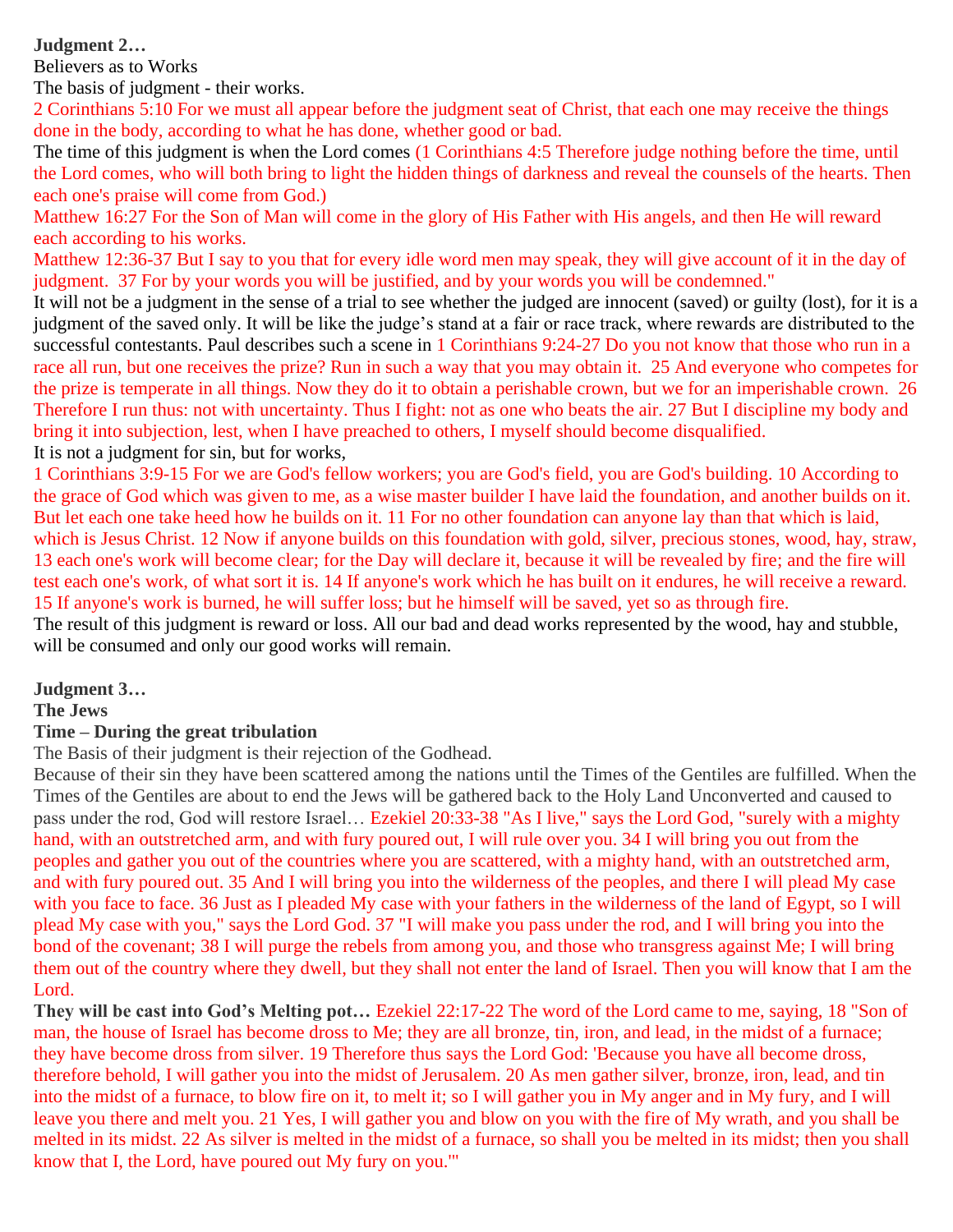And they will pass through an experience spoken of by Jeremiah and Daniel as the Time of Jacob's Trouble… Jeremiah 30:4-7 Now these are the words that the Lord spoke concerning Israel and Judah. 5 "For thus says the Lord: 'We have heard a voice of trembling, Of fear, and not of peace. 6 Ask now, and see, Whether a man is ever in labor with child? So why do I see every man with his hands on his loins Like a woman in labor, And all faces turned pale? 7 Alas! For that day is great, So that none is like it; And it is the time of Jacob's trouble, But he shall be saved out of it.

Daniel 12:1 "At that time Michael shall stand up, The great prince who stands watch over the sons of your people; And there shall be a time of trouble, Such as never was since there was a nation, Even to that time. And at that time your people shall be delivered, Everyone who is found written in the book.

The result of this judgment will be that the Jews will call in their misery upon the Lord… Zechariah 12:10-11 "And I will pour on the house of David and on the inhabitants of Jerusalem the Spirit of grace and supplication; then they will look on Me whom they pierced. Yes, they will mourn for Him as one mourns for his only son, and grieve for Him as one grieves for a firstborn.

Then Christ will come back to Mount of Olives… Zechariah 14:1-3 Behold, the day of the Lord is coming, And your spoil will be divided in your midst. 2 For I will gather all the nations to battle against Jerusalem; The city shall be taken, the houses rifled, And the women ravished. Half of the city shall go into captivity, But the remnant of the people shall not be cut off from the city. 3 Then the Lord will go forth And fight against those nations, As He fights in the day of battle,

The Jews will look on Him who they pierced and the Jewish nation will be born (converted) in that day.

# **Judgment 4…**

# **THE NATIONS**

**Time:** the glorious appearing of Christ second coming (Matt. 25:31-32; Matt. 13:40-41).

Matthew 25:31-32 "When the Son of Man comes in His glory, and all the holy angels with Him, then He will sit on the throne of His glory. 32 All the nations will be gathered before Him, and He will separate them one from another, as a shepherd divides his sheep from the goats.

Matthew 13:37-43 He answered and said to them: "He who sows the good seed is the Son of Man. 38 The field is the world, the good seeds are the sons of the kingdom, but the tares are the sons of the wicked one. 39 The enemy who sowed them is the devil, the harvest is the end of the age, and the reapers are the angels. 40 Therefore as the tares are gathered and burned in the fire, so it will be at the end of this age. 41 The Son of Man will send out His angels, and they will gather out of His kingdom all things that offend, and those who practice lawlessness, 42 and will cast them into the furnace of fire. There will be wailing and gnashing of teeth. 43 Then the righteous will shine forth as the sun in the kingdom of their Father. He who has ears to hear, let him hear!

**Place:** the valley of Jehoshaphat (Joel 3:1-2,12-14).

Joel 3:1-2 "For behold, in those days and at that time, When I bring back the captives of Judah and Jerusalem, 2 I will also gather all nations, And bring them down to the Valley of Jehoshaphat; And I will enter into judgment with them there On account of My people, My heritage Israel, Whom they have scattered among the nations; They have also divided up My land.

Joel 3:12-14 "Let the nations be wakened and come up to the Valley of Jehoshaphat; For there I will sit to judge all the surrounding nations. 13 Put in the sickle, for the harvest is ripe. Come, go down; For the winepress is full, The vats overflow — For their wickedness is great." 14 Multitudes, multitudes in the valley of decision! For the day of the Lord is near in the valley of decision.

**Result:** some saved, some lost (Matt. 25:46).

Matthew 25:46 And these will go away into everlasting punishment, but the righteous into eternal life."

Basis: The treatment of those whom Christ their calls, "my brethren" (Matt. 25:40-45; Joel 3:3,6- 7). These "brethren" we believe are the Jewish remnant who shall turn to Jesus as their Messiah during "the great tribulation" which follows the taking away of the church and is terminated by the glorious appearing of our Lord (Matt. 24:21-22; Rev. 7:14; 2 Thess. 2:3-9).

The Sheep represent one class of Nations (the righteous), and the goats another class (the wicked), while the brethren represent the Jews (Christ brethren).

The church will be associated with Christ in this judgment, for the Saints (the church) shall judge the world (Nations), 1 Corinthians 6:2 Do you not know that the saints will judge the world? And if the world will be judged by you, are you unworthy to judge the smallest matters?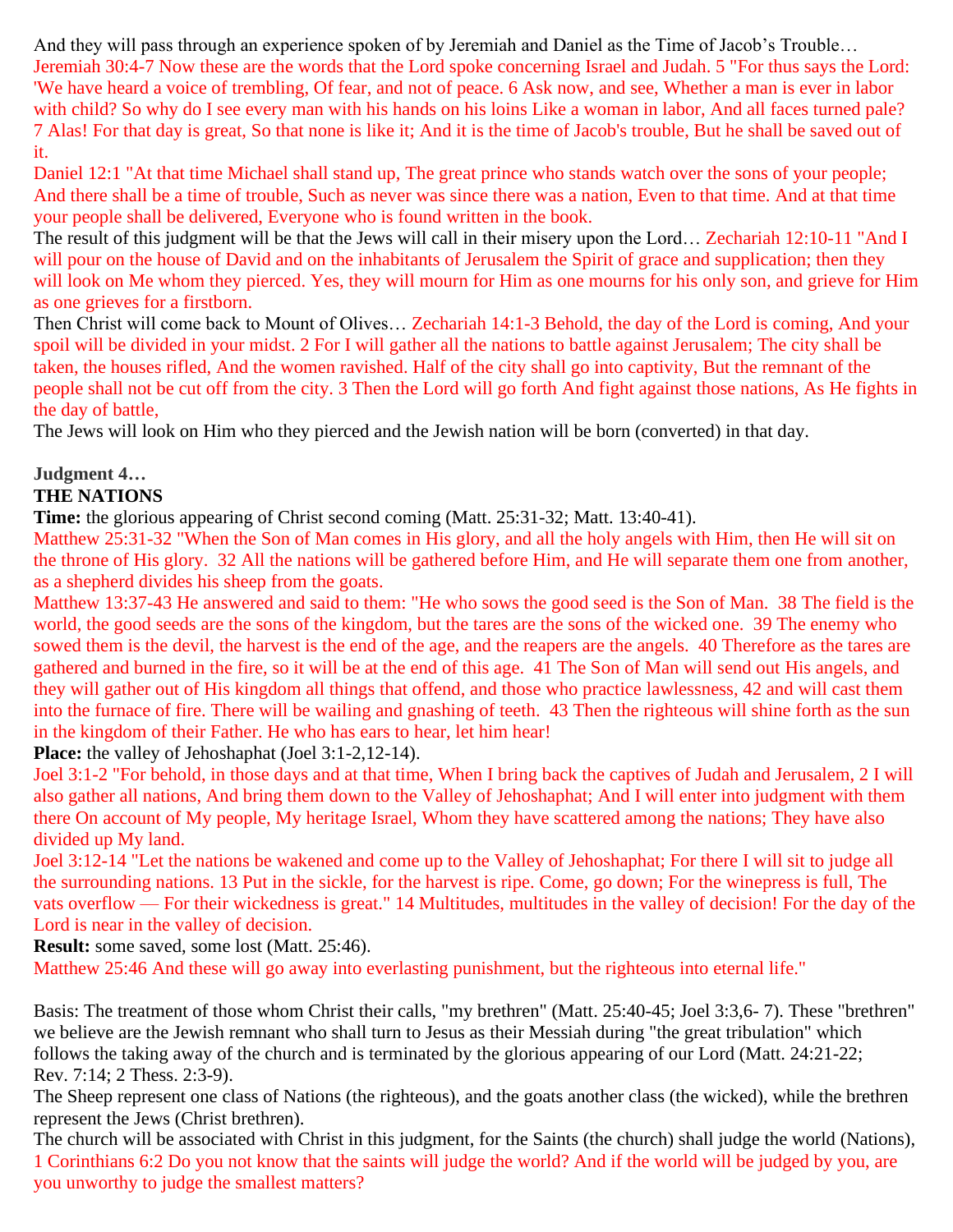This prophecy clearly states that there is to be a Judgment of Nations on the earth in the valley of Jehoshaphat at the time of the restoration of the Jews to their own land, and that the basis of Judgment is the treatment by the nations of Christ's brethren (The Jews).

During the tribulation period the Nations that treat the Jewish people kindly, feeding them, visiting them will be the sheep nations, while those who neglect to do so will be the goat nations.

Christ will say to the sheep nations since you have been kind to My brethren (the Jews) come, be blessed of my Father, inherit the kingdom prepared for you from the foundation of the world. This kingdom is the Millennial kingdom that the sheep nations in possess and inherit.

Revelation 21:24 And the nations of those who are saved shall walk in its light, and the kings of the earth bring their glory and honor into it.

Christ's sentence upon the Goat nations will be, "depart from me you are cursed into everlasting fire."

# **Judgment 5…**

The Great White Throne – The Wicked Dead

The account of it is given in Revelation 20:11-15 Then I saw a great white throne and Him who sat on it, from whose face the earth and the heaven fled away. And there was found no place for them. 12 And I saw the dead, small and great, standing before God, and books were opened. And another book was opened, which is the Book of Life. And the dead were judged according to their works, by the things which were written in the books. 13 The sea gave up the dead who were in it, and Death and Hades delivered up the dead who were in them. And they were judged, each one according to his works. 14 Then Death and Hades were cast into the lake of fire. This is the second death. 15 And anyone not found written in the Book of Life was cast into the lake of fire.

It will take place at the close of the Millennium. This judgment will take place either during or right before the renovation of the earth by fire because of what Peter wrote in 2 Peter 3:7 But the heavens and the earth which are now preserved by the same word, are reserved for fire until the day of judgment and perdition of ungodly men.

The Great white throne is the judgment of the wicked. If any Righteous die between the first Resurrection and the Resurrection of the wicked or second resurrection, they will rise with the wicked dead at that resurrection. The words - …anyone not found written in the Book of Life implies that there will be some righteous at this second resurrection.

Who will be judged?

In [Revelation 20:12](http://www.biblegateway.com/passage/?search=revelation%2020:12;&version=31;) we are told that **"The dead, small and great"** refers to those who have lived throughout history and regardless of their stature or position, died without acknowledging and accepting Christ's death on Calvary payment for their sins. [Revelation 20:13](http://www.biblegateway.com/passage/?search=Revelation%2020:13;&version=31;) states that whether in the Earth or sea, in a grave or mausoleum, the ashes or earthly remains of these deceased will be raised and united with their souls and spirits so that they can stand in a resurrected form before Jesus as he sits at the Great White Throne.

Let us understand this very important passage clearly.

We know that when saved individuals die that their souls are in the presence of God, awaiting eternal reward which occurs after The Rapture. What this means is that we are in Heaven, but have not yet received our rewards until our judgment.

However, the story is much less appealing for individuals who chose not to accept Jesus as their savior and have died. The Bible tells us that all of the unsaved people are kept in a place called Hades (Hell) until the Millennium Kingdom is over and the Great White Throne Judgment begins. Hades is a temporary place of torment that these souls are kept in until they have to appear before God in this final judgment, which will then determine their eternal fate once and for all.

The New King James Version calls this place Hades. However, the Original King James Version calls this place Hell. Either way, Hell or Hades is a temporary place of torment where all unbelievers go to before this final judgment comes to pass. And if these individuals thought Hell was a terrible place to be, unfortunately for them, they have not seen the worst.